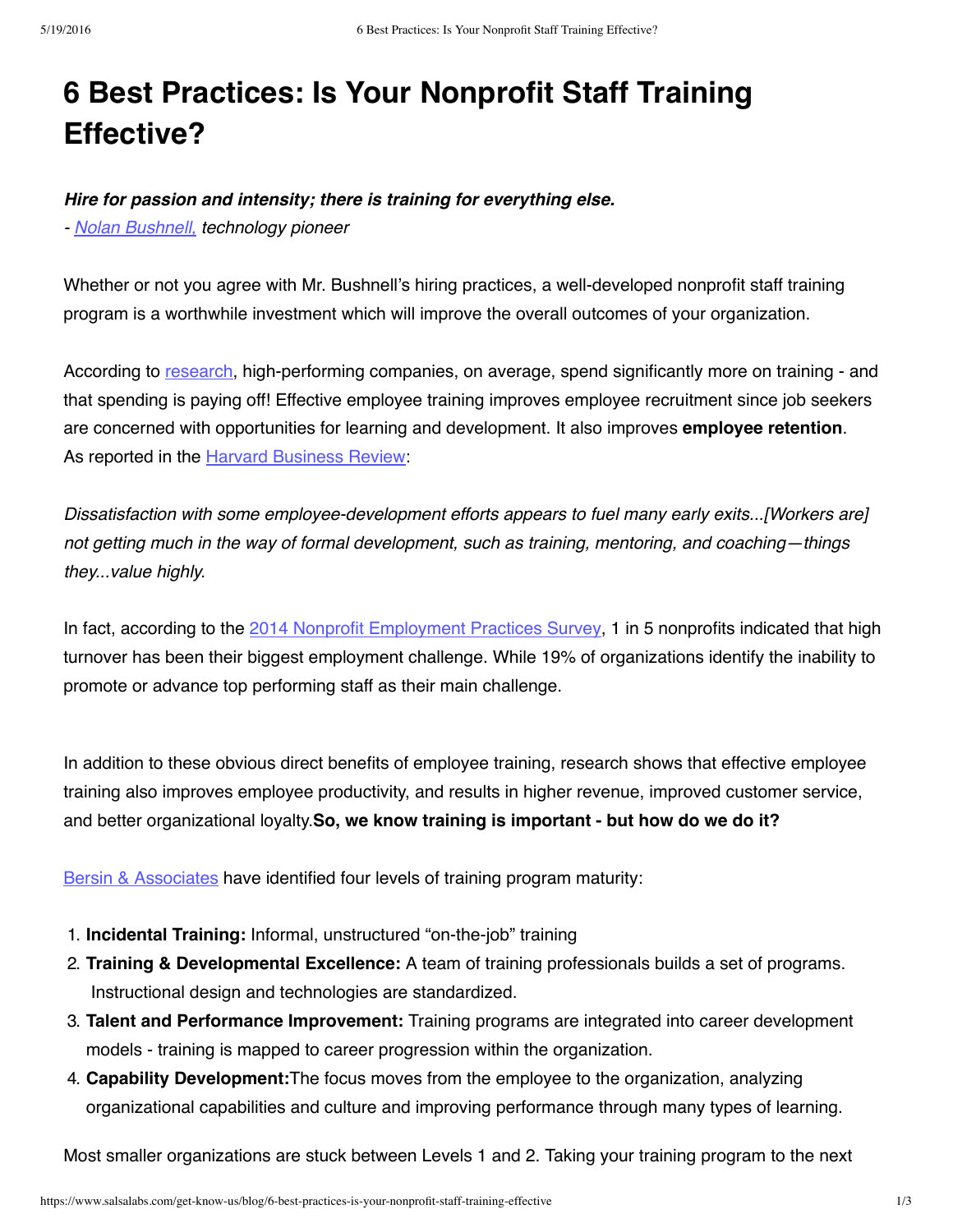level can take years to complete but incremental changes - even for the smallest of the small nonprofits can deliver monumental long-term results. So be realistic when considering what you can do for that new hire coming on board next month.

Here are a few best practices to get you started:

### **1. Training should support organizational goals**

First, you have to identify attainable *[organizational](https://www.salsalabs.com/support-community/blog/practical-steps-move-supporters-ladder-engagement) goals* and work towards them across all of the actions of our organization. Then, identify learning objectives for each training session that tie directly back to those organizational goals. If the training isn't going to help you achieve your goals, it's probably better to invest valuable resources elsewhere.

### **2. Effective training links to clearly articulated job descriptions and work processes**

Similar to articulating organizational goals, you must also clearly articulate job descriptions and work processes. Once those are clearly defined, it's much easier for your training program to define what success looks like. Check out this blog on 10 must-have skills for easily any job in nonprofit digital [communications.](http://www.nptechforgood.com/2014/07/14/10-must-have-skills-for-nonprofit-new-media-managers/)

### **3. Vary your training methods**

While instructor-led training is great for the delivery of key skills and concepts, nothing beats ongoing coaching for reinforcing those concepts and fine-tuning the results. Remember to keep these sessions fun and engaging. Don't let bad trainings happen to your [nonprofit!](https://www.salsalabs.com/support-community/blog/8-reasons-why-bad-trainings-happen-good-nonprofits) Overall, whether the coaching comes from managers or peer mentors, the basic steps are the same.

- 1. Present a new challenge in the form of a work-related task or project
- 2. Provide access to the knowledge and resources necessary to meet the challenge
- 3. Meet regularly during the completion of the task or project to provide meaningful feedback and mentoring

One quick caveat to coaching as an instructional strategy - coaching is also a skill which must be taught, practiced, and evaluated before implementation. You can't tell your staff (managerial or otherwise) to "provide coaching" without showing them how to do it!

### **4. New hires should complete a thorough orientation**

Start early! Training new employees bonds them with senior staff and conveys that they're a valued part of the team. New hire orientation also exposes them to the organization's culture and sets a tone of continuous learning and improvement right from the beginning. Nonprofits are uniquely positioned to inspire new [employees](http://philanthropy.com/article/Practical-Tips-for/52556/) around the organization's mission. Nonprofit employees didn't sign up to process